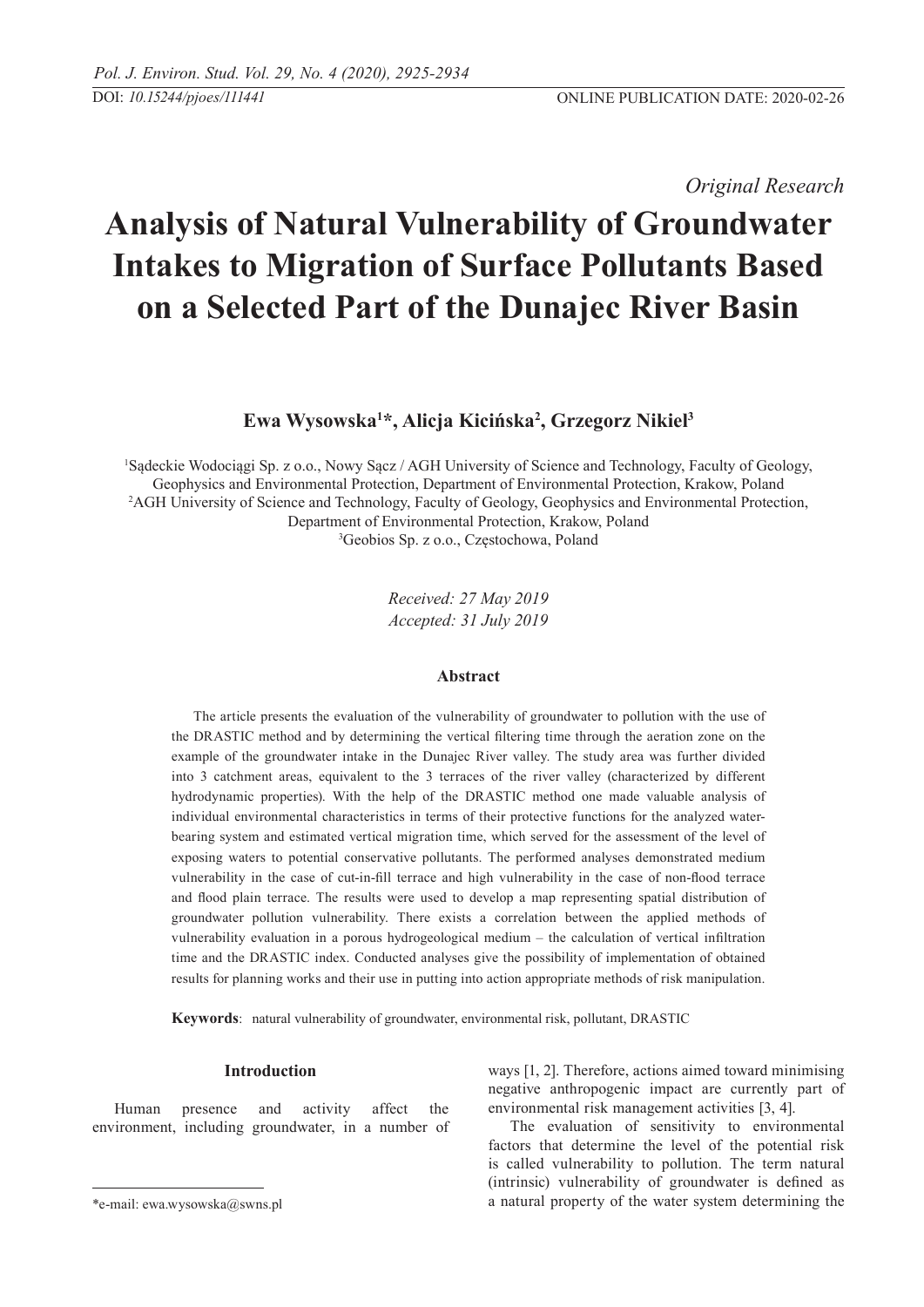

Fig. 1. Scheme of relations between health and environmental risk.

risk of pollutant migration. The value of this parameter depends solely on environmental factors and is not affected by the type of pollutant to which the *specific vulnerability* of groundwater applies [5]. The antonym of *vulnerability* is *pollution resistance*. It defines the ability of a hydrogeological system to protect itself against potential contamination and to delay the migration of pollutants [5], which in turn leads to environmental risk reduction.

Since environmental risk is undoubtedly connected with health risk, vulnerability to stress factors in the context of groundwater intake is an important issue in



Fig. 2. Hydrogeological map of the area of research [7].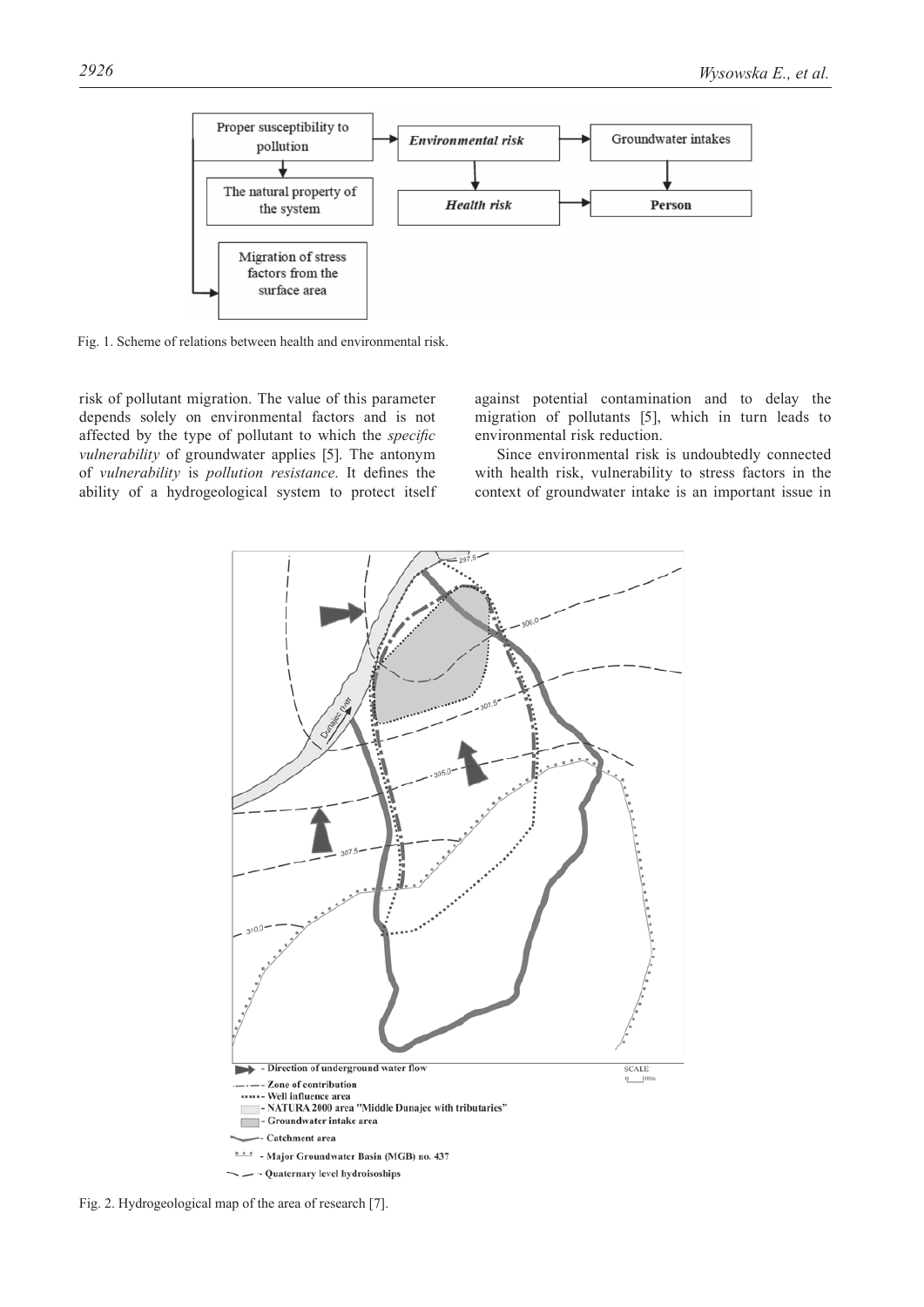the process of supplying safe and clean water (Fig. 1).

This paper presents the results of an evaluation of natural vulnerability of groundwater with the use of the DRASTIC method, determining the time of vertical movement of water into the soil medium investigated.

### **Materials and Methods**

The study covered the first Quaternary aquifer situated in the right part of the Dunajec River basin in the Beskid Sądecki mountain range [6]. This area includes a multiple well groundwater intake and its water supply area, as presented in Fig. 2. The water intake analysed comprises 16 deep wells and 3 units of infiltration basins [7]. It uses ground water taken directly from the aquifer or surface water from the river supplied through a system of infiltration basins artificially feeding the aquifer [8].

According to regional divisions proposed by Paczyński and Sadurski [9], the Dunajec River Basin is part of the Upper Vistula region, Outer Carpathians sub-region. The total surface of the river basin is 6804.1 km<sup>2</sup> , with 4851.6 km<sup>2</sup> situated within Polish territory. The analysed section of the river basin covers the area where wells are located, and the water intake zone of influence, with a total surface of about 26 ha; it was delimited using the AEM (analytic element method) mathematical modelling of water flow to the intake in natural conditions [10]. The Dunajec River both drains and feeds groundwater, which remains in hydraulic contact with surface water. The groundwater intake studied is located in the first (flood plain) terrace, reaching about 3 m above the river's mean water level. The existing geomorphological conditions significantly influence the directions of lateral flow of groundwater and the surface flow towards the river valley following the ground inclination. The average annual precipitation in the area analysed is about 700-800 mm.

From the geological perspective, the area belongs to the Western Outer Carpathian Mountains subregion in the Bystrzyca sub-unit, which is a part of the Magura Nappe. The Quaternary formations are mainly comprised of material from river outwash. Terraces are built of gravel, pebbles, and sand, with a small clay content. The thickness of the Quaternary formations within the discussed groundwater intake is about 10 m [7]. The average depth of wells does not exceed



Fig. 3. Geological cross-section of chosen well holes [7].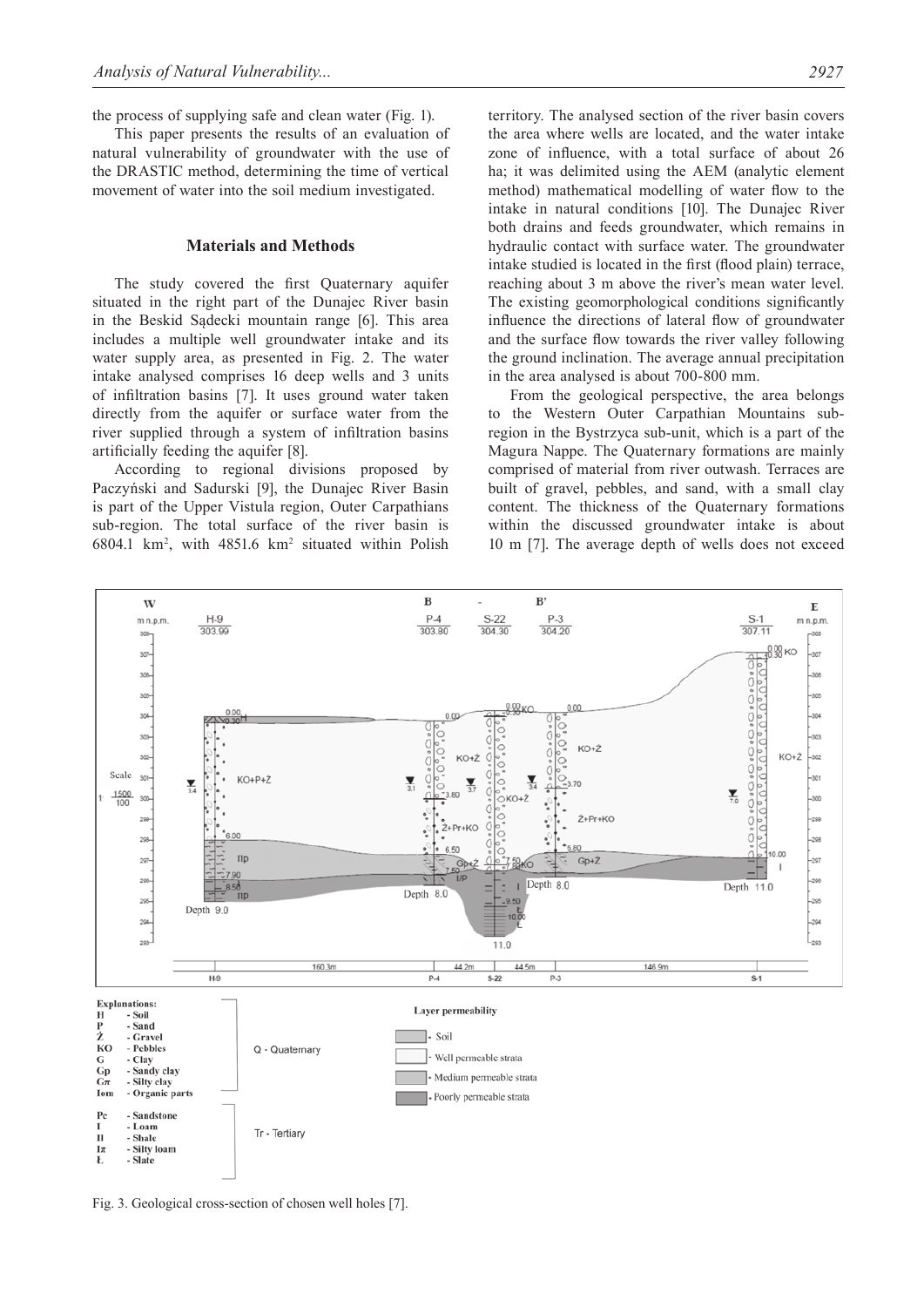10-11 m. The Quaternary formations are mostly comprised of highly permeable materials (silty sand with gravel, gravel with pebbles). The thill of Quaternary formations contains interbeddings of lowpermeability rock, mostly clays, while below there are other low-permeability materials (silts) belonging to an older bedrock. The geological structure creates complex conditions for groundwater protection. Fig. 3 presents the geological profile of selected wells of the water intake discussed.

From the hydrological perspective, the study area is located in the porous Major Groundwater Basin (MGB) No. 437 (Dunajec River Valley, Nowy Sącz) [11]. Its water resources were formed mostly owing to Quaternary formations as the sediments of the Carpathian flysch have a relatively low waterbearing capacity [9]. The Quaternary usable aquifer is characterised by good infiltration conditions – especially in river valleys, where it comprises gravel formations [11]. The largest amount of water is found

in the formations comprising the two lowest terraces, which are the major source of water for the water intake. In the study area, groundwater is found at relatively shallow depths (the mean thickness of the phreatic zone in the intake area does not exceed 4 m) and there is no natural separating layer above the saturation zone [7]. The area is part of groundwater body No. 166 (following the division into 172 units). According to the No. 166 data sheet (EU identification: PLGW2000166), there are no areas at risk of nitrite pollution of agricultural origin and there is no risk of failing to meet the environmental goals of the Water Framework Directive (WFD) [12]. The main factors affecting the quality of water in the Dunajec river basin in the Beskid Sądecki Mountains are of natural origin: lithological structure, tectonic determinants, permeability of rock formations, and their size and porosity. Other important factors are anthropogenic. These include all negative effects of human activity on the soil and water, i.e., illegal disposal of waste and destabilisation of the water balance [13].



Fig. 4. Division of the study area into catchment areas [7, modified].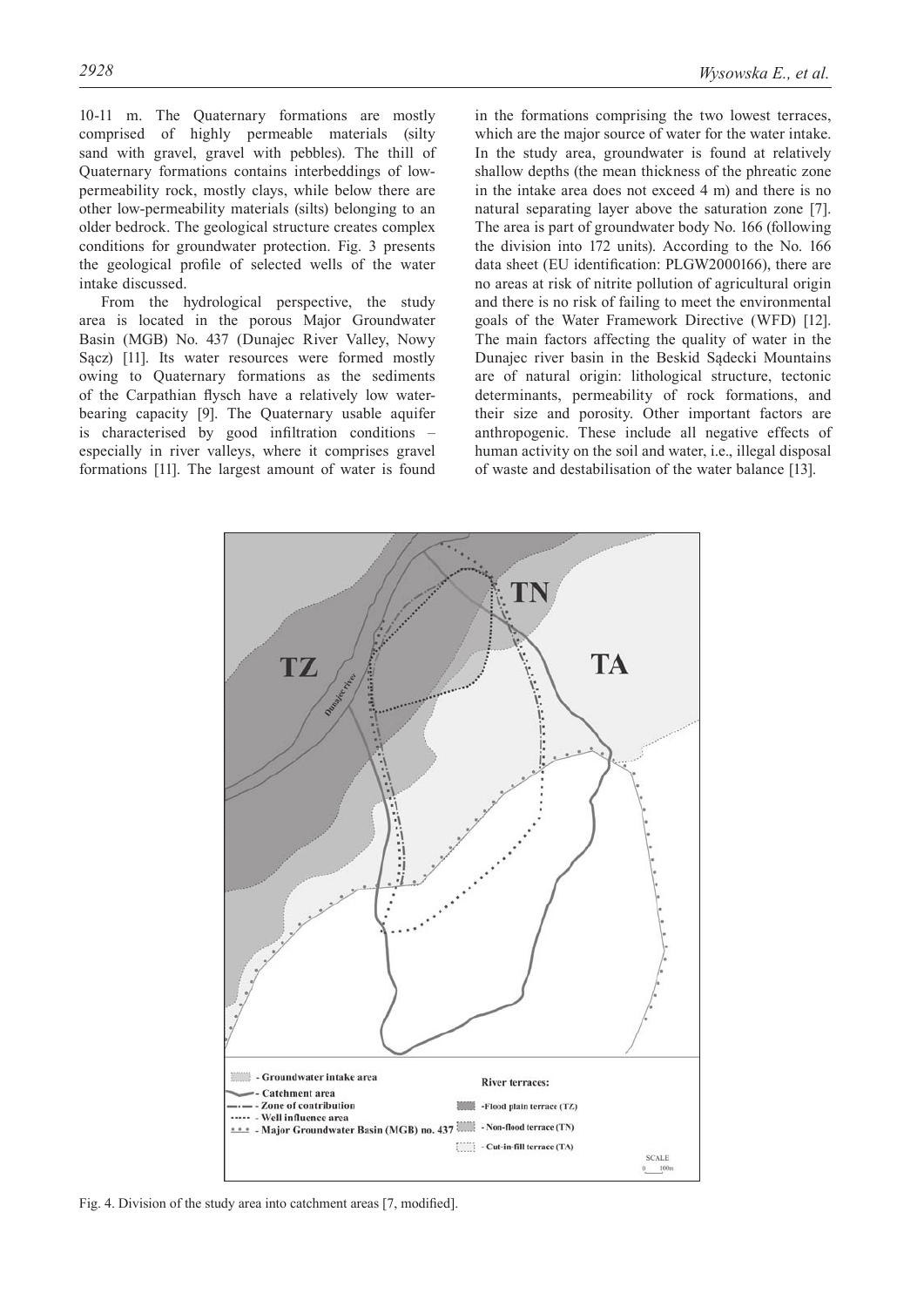The present study is based on the results of geological tests performed to establish the available resources of the groundwater intake discussed. The works conducted included a hydrogeological survey (analysis of the development of the study area, literature review, field inventory). The geological works involved two phases of measurement pumping (lasting 96 hours each), one in natural conditions, the other in conditions of artificial water supply to the aquifer through basin units at the maximum possible well capacity, as well as measurement of the water table in the wells [7]. Model analysis of the obtained results confirmed the directions of groundwater flow toward the river valley, as presented in Fig. 2.

Based on different predicted times of vertical migration resulting from hydrodynamic properties of different formations, the study area was further divided into 3 catchment areas, equivalent to the three terraces of the river valley. They were delimited based on a detailed Geological Map of Poland, sheet No. 1035, Nowy Sącz. The three catchment areas were: the flood plain terrace  $(TZ)$  – with 15 wells comprising the intake, the non-flood terrace  $(TN)$  – with 1 well, and the cut-in-fill terrace (TA) located furthest away from the water intake (measured along the direction of water flow to the intake). The terraces are presented in Fig. 4.

The exposure of the aquifer to anthropogenic impact was evaluated for the delimited areas. There are several quantitative methods that can be used for that purpose (e.g., specifying the time of migration of potential pollutants from the terrain surface, measurement of thickness of layers forming the hydrodynamic barrier) or the so-called rank methods that assign rating values (ranks) to the parameters considered critical in vulnerability evaluation. Such methods include, e.g., the DRASTIC method [14], Foster's GOD method [15], the diversity method (recommended for fractured karst aquifers) or the EPIK method developed by Doerfliger et al. [16].

Due to the porosity of the hydrogeological medium, the size of the study area and the purpose of the analysis directed towards the properties on the natural environment rather than any specific type of pollutant, the evaluation of vulnerability to anthropogenic factors was performed using the following methods:

- Calculation of the vertical migration time of potential conservative pollutants through the vadose zone.
- Natural vulnerability of groundwater to pollution assessed using the DRASTIC index.

The time of vertical migration is a complex criterion, used for, e.g., determining the potential hazard to a major groundwater basin [17]. The evaluation of the protective properties of the vadose zone was performed using Bindeman's empirical method (formulas: (1) and (2). This method assumes an advection (convection) model of vertical transport of a conservative pollutant [18]. The choice of the formula application was

preceded by a review of the publication of the test results comparing the formulas for the vertical seep time estimation. The results obtained by calculating the Bindeman formula with the formulas proposed by Witczak and Żurek and Macioszczyk were compared. The conclusions from the available publications have shown that the use of the Bindeman formula results in acquiring shorter times of vertical seepage through the aeration zone (especially for sand-gravel deposits of which the region of the analyzed intake is made), with identical susceptibility assessments in relation to other methods. Therefore, when deciding to use the Bindeman formula, the most adverse conditions affecting the threat to the analyzed groundwater were taken into account. In addition, the Bindeman formula is the most commonly used calculation methodology for documenting groundwater intake. This formula is recommended for rock centers of homogeneous character, to which undoubtedly belongs the region of the documented groundwater intake. Aluminium stratification is present in the profile are a small element of the aeration zone. The application of the Bindeman formula also allowed for obtaining comparable results with the results obtained for other intakes located in the Dunajec River basin.

The time of vertical migration depends in particular on the hydrogeological properties of the medium and the volume of infiltration water [18]:

$$
t_a = \frac{m_a \times n_e}{\sqrt[3]{I e^2 \times k}}
$$
 (1)

…where:

 $t_a$  – time of vertical migration through the vadose zone  $[d]$ 

 $m_a$  – thickness of the vadose zone [m]

*n<sub>e</sub>* – active (effective) porosity [-]

 $k$  – hydraulic conductivity [m/d]

 $I_e$  – ffective infiltration [m/d]

$$
I_e = P \times \omega \, [\text{m/d}] \tag{2}
$$

…where:

*P* – precipitation [m/d]

- *ω* effective infiltration coefficient [m/d] Data used in calculations:
- $m_a$  thickness of the vadose zone for the area where the water intake is located, which corresponds to the flood plain terrace (TZ), the average depth to the water table based on profiles of the wells was used as the value of this parameter, i.e., 3.7 m, while in the TN and TA terraces this value was based on correlation and was 5.0 m and 8.0 m, respectively.
- $-$  *n<sub>e</sub>* active porosity in TZ, where surface formations comprise mostly sandy soils, sands with gravel, sometimes with loam, the usual porosity is 0.2-0.5. therefore a mean value of 0.35 (35%) was used. In the case of TN and TA, this value was 0.45.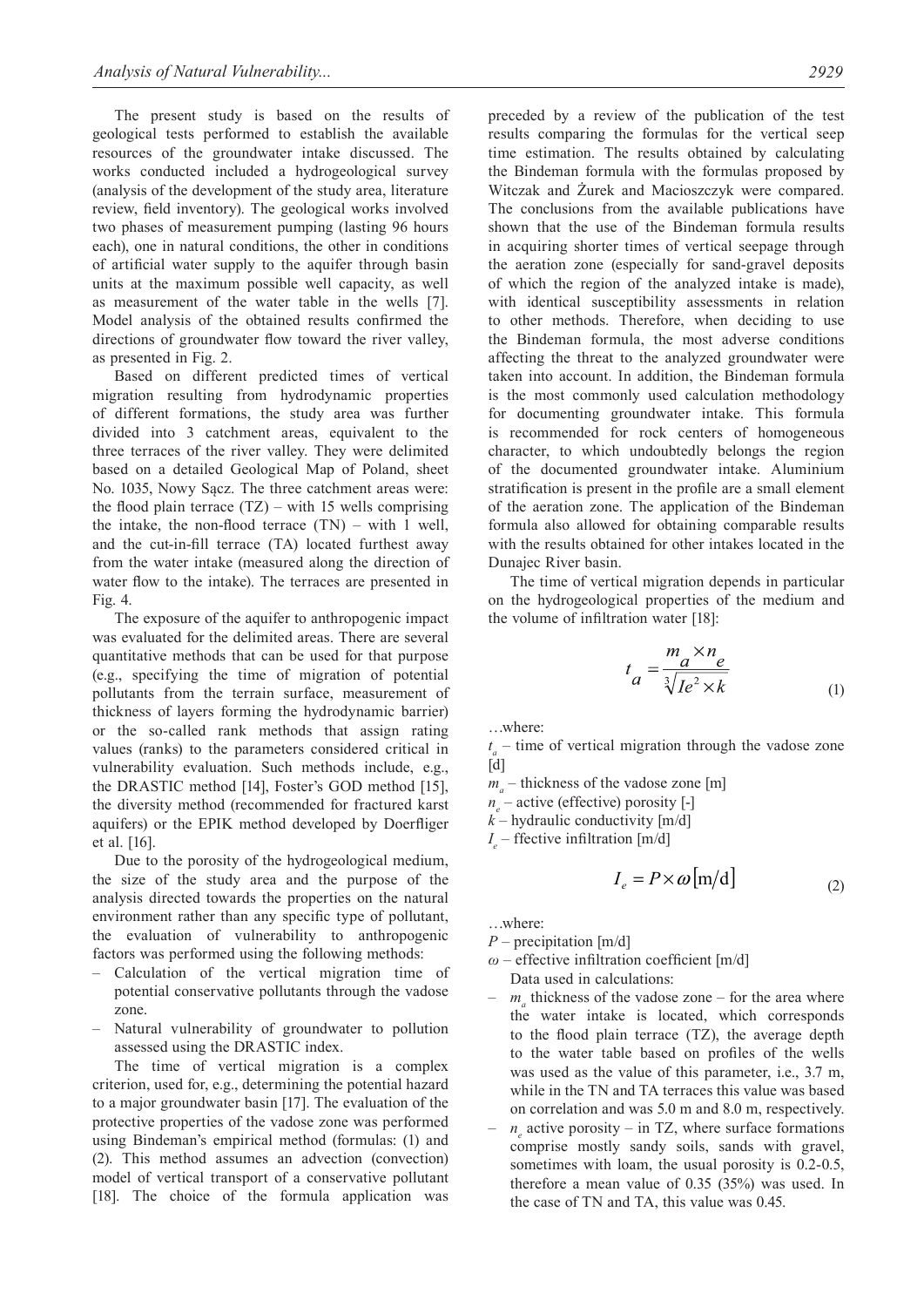| The DRASTIC evaluation<br>parameter | The weight value for<br>dangerous investments |  |  |  |
|-------------------------------------|-----------------------------------------------|--|--|--|
| D - Depth to groundwater table      |                                               |  |  |  |
| R - Net Recharge                    | 4                                             |  |  |  |
| A - Aquifer media                   | 3                                             |  |  |  |
| S - Soil media                      | $\mathfrak{D}_{\mathfrak{p}}$                 |  |  |  |
| T - Topography                      |                                               |  |  |  |
| I - Impact of the vadose zone       | 5                                             |  |  |  |
| C - Hydraulic Conductivity          |                                               |  |  |  |

Table 1. Values of a scale of parameters of the DRASTIC index [14].

(Source: [14])

- *k* hydraulic conductivity for TZ this was assumed to be 60 m/d (6.94∙10-4 m/s), for TA – 10 m/d  $(1.16·10<sup>-4</sup> m/s)$ , and for TN – 30 m/d  $(3.47·10<sup>-4</sup> m/s)$ .
- *P* precipitation was assumed to be 750 mm/year, which is the mean annual value for the region analysed.
- *ω* effective infiltration coefficient for TZ was assumed to be 0.2, for  $TN - 0.25$  and for  $TA - 0.15$ [7].

The vulnerability evaluation was performed based on the DRASTIC rank method developed by the United States Environmental Protection Agency (US EPA 1987). The method involves the analysis of 7 environmental parameters determining the exposure level (acronym of their names form the name of

the method) [14]:

- D Depth to groundwater table
- R net Recharge
- A Aquifer media
- S Soil media
- T Topography
- I Impact of the vadose zone
- C hydraulic Conductivity

The parameters analysed are assigned ratings  $D_r$  within the range from 1 to 10, the greater the vulnerability, the greater the value (i.e., conditions with the highest values are most conducive to pollution). The evaluation does not take into consideration the type and character of the potential pollutant [19].

In accordance with the DRASTIC method premises, apart from the assigned value of the  $D_r$  rating, each parameter was assigned a weight specifying its importance in the migration process of potential pollutants [20]. According to the authors of the method,

the greatest weight and therefore the greatest impact on vulnerability is assigned to the depth to the groundwater table and the character of formations comprising the vadose zone. These parameters affect the route that must be followed by pollutants and the effectiveness of the potential hydrodynamic barrier in the vertical migration route. Table 1 presents the weights assigned to parameters included in the analyses.

The DRASTIC index is the sum of products of ratings  $(D_r)$  and weights  $(D_w)$  assigned to the parameters listed in formulas (3) and (4):

$$
IPZ = D_r * D_w + R_r * R_w + A_r * A_w +S_r * S_w + T_r * T_w + I_r * I_w + Cr * C_w
$$
 (3)

$$
\text{IPZ} = \sum_{p=1}^{7} (w \ast r)_p = \sum_{p=1}^{7} w_p \ast r_p \tag{4}
$$

…where:

*r* – assumed value of the parameter rating

 $w$  – weight of the parameter specified in the method *p* – parameter number

The calculated values of the DRASTIC index allow for determining categories of groundwater based on its vulnerability to pollution (Table 2).

#### **Results and Discussion**

As a result of the calculations performed, the time of vertical migration through the vadose zone was established (Table 3). Additionally, calculations were performed for TZ, whereby limit values of porosity and hydraulic conductivity obtained during hydrogeological field studies were used to determine conditions most conducive to groundwater protection  $(T_{\text{max. protection}})$ and conditions with increased hazard vulnerability  $(T_{min. protection}$ , respectively [7].

The obtained mean vertical migration times ranged from 60 days in the case of TZ to over 366 days for TA. The estimated infiltration time for TZ in extreme conditions ranged from 23 days for parameters most conducive to pollution  $(T_{min. protection})$  to over 155 days for parameters most conducive to protection  $(T_{\text{max. protection}})$ . There is almost a seven-fold difference between these limit values, which reflects complex hydrogeological conditions in the study area. Based on the results obtained, we found that the calculated vertical migration time is close to the 30-day migration time considered bacteriologically safe for groundwater intakes. The duration of this period is related to natural

Table 2. Categories of groundwater based on its vulnerability to pollution [14].

| DRASTIC index                                 | < 100 | $101 - 140$ | $141 - 200$ | >200      |
|-----------------------------------------------|-------|-------------|-------------|-----------|
| The vulnerability of groundwater to pollution | low   | medium      | high        | very high |
| (Source: $[14]$ )                             |       |             |             |           |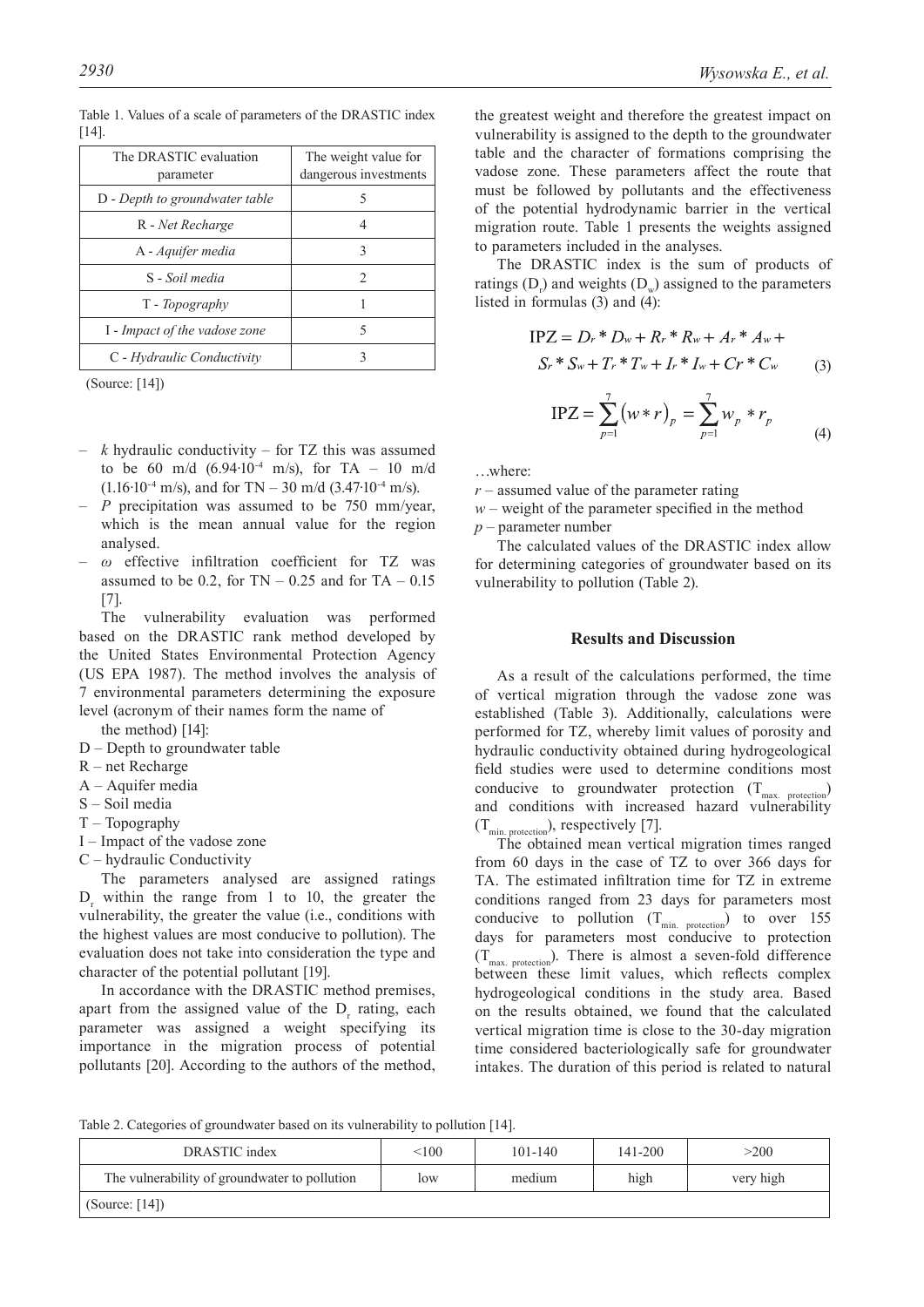| Parameter                                      | TZ                   | TN                   | <b>TA</b>            | $TZ_{\min.\ protection}$ | TZ<br>max. protection |
|------------------------------------------------|----------------------|----------------------|----------------------|--------------------------|-----------------------|
| Thickness $m_a$ [m]                            | 3,7                  |                      | 8                    | 3,7                      | 3,7                   |
| Porosity $n_e$ [-]                             | 0,35                 | 0,45                 | 0.45                 | 0,2                      | 0,5                   |
| The amount of precipitation $P[m\text{/year}]$ | 0,75                 | 0,75                 | 0,75                 | 0,75                     | 0,75                  |
| Infiltration rate $\omega$ [-]                 | 0,2                  | 0,25                 | 0.15                 | 0,2                      | 0,2                   |
| Effective infiltration $I_{\alpha}$ [m/d]      | $4,11 \cdot 10^{-4}$ | $5.14 \cdot 10^{-4}$ | $3.08 \cdot 10^{-4}$ | $4,11 \cdot 10^{-4}$     | $4,11 \cdot 10^{-4}$  |
| Hydraulic Conductivity $k \lceil m/d \rceil$   | 60                   | 30                   | 10                   | 186                      | 10                    |
| The time of percolation $t_{\alpha}$ [d]       | 59,84                | 112,89               | 366,21               | 23,45                    | 155,35                |

Table 3. Calculating the time of vertical migration through the vadose zone [7].

(Source: [7])

Table 4. Evaluation of the DRASTIC index [7, modified].

| Parameter                                     | Weight *       | <b>TZ</b>   | TN   | <b>TA</b>      | $TZ_{min. protection}$ | TZ<br>max. protection |
|-----------------------------------------------|----------------|-------------|------|----------------|------------------------|-----------------------|
| D - Depth to groundwater table                |                | 9           |      |                | 9                      | 9                     |
| R - Net Recharge                              | 4              | 6           | 8    | 6              | 8                      | 6                     |
| A - Aquifer media                             | 3              | 8           |      | 4              | 9                      |                       |
| S - Soil media                                | $\overline{c}$ | 9           | 9    | 9              | 9                      | 9                     |
| T - Topography                                |                | $\mathbf Q$ |      | 3              | 9                      |                       |
| I - Impact of the vadose zone                 |                | 8           | 6    | 4              | 8                      | 4                     |
| C - Hydraulic Conductivity                    | 3              | 8           | 6    | $\mathfrak{D}$ | 10                     | っ                     |
| DRASTIC indeks                                |                | 184         | 153  | 118            | 201                    | 130                   |
| The vulnerability of groundwater to pollution |                | high        | high | medium         | very high              | medium                |

\*by [14] (Source: [7], changed)

biodegradation of such pollutants. However, it is important to note that most frequently such pollutants originate from illegal dumping of wastewater directly to the water-soil environment. In such cases, the time needed for bacteria to reach the groundwater table is considerably shorter and the exposure level is increased [7]. The analyses conducted confirmed that vertical infiltration requires a short time.

Next, the rating values for individual parameters were evaluated and the DRASTIC index was calculated using the algorithm presented above. The analyses performed demonstrated medium vulnerability in the case of TA and high vulnerability in the case of TN and TZ. Similar to the vertical migration time calculation, extreme conditions were evaluated for TZ. In the case of conditions least conducive to groundwater protection, the pollution vulnerability value was very high, while in the case of environmental conditions most conducive to ground water protection, the obtained value was medium. Table 4 presents the results of the DRASTIC evaluation.

The results of parameter indexation obtained were used to develop a map representing spatial distribution of groundwater pollution vulnerability (Fig. 5). Zones of various levels of potential hazard vulnerability were delineated: TZ with high vulnerability (very high in extreme conditions), TN with high vulnerability and TA with medium vulnerability. The medium vulnerability of the cut-in-fill terrace suggests that pollutants have a certain impact on groundwater protection along the direction of the inflow of the water to the intake.

The study results confirmed a low protection capability of the aquifer analysed, which mainly stems from the low depth to the groundwater table and the lack of a natural hydrodynamic barrier. When compared, the two methods yielded similar results. Areas with a short infiltration time were the same as those with a high DRASTIC index value, i.e., those whose vulnerability was identified as high.

Correlation of the obtained results confirmed the suitability of the DRASTIC rank method for the evaluation of porous mediums with linear groundwater flow such as the Major Groundwater Basin No. 437 Dunajec River Valley analysed in the study. In media of this type, the main source of water supply is precipitation. Therefore, the formations comprising the vadose zone and the depth to the groundwater table have a considerable impact on vulnerability.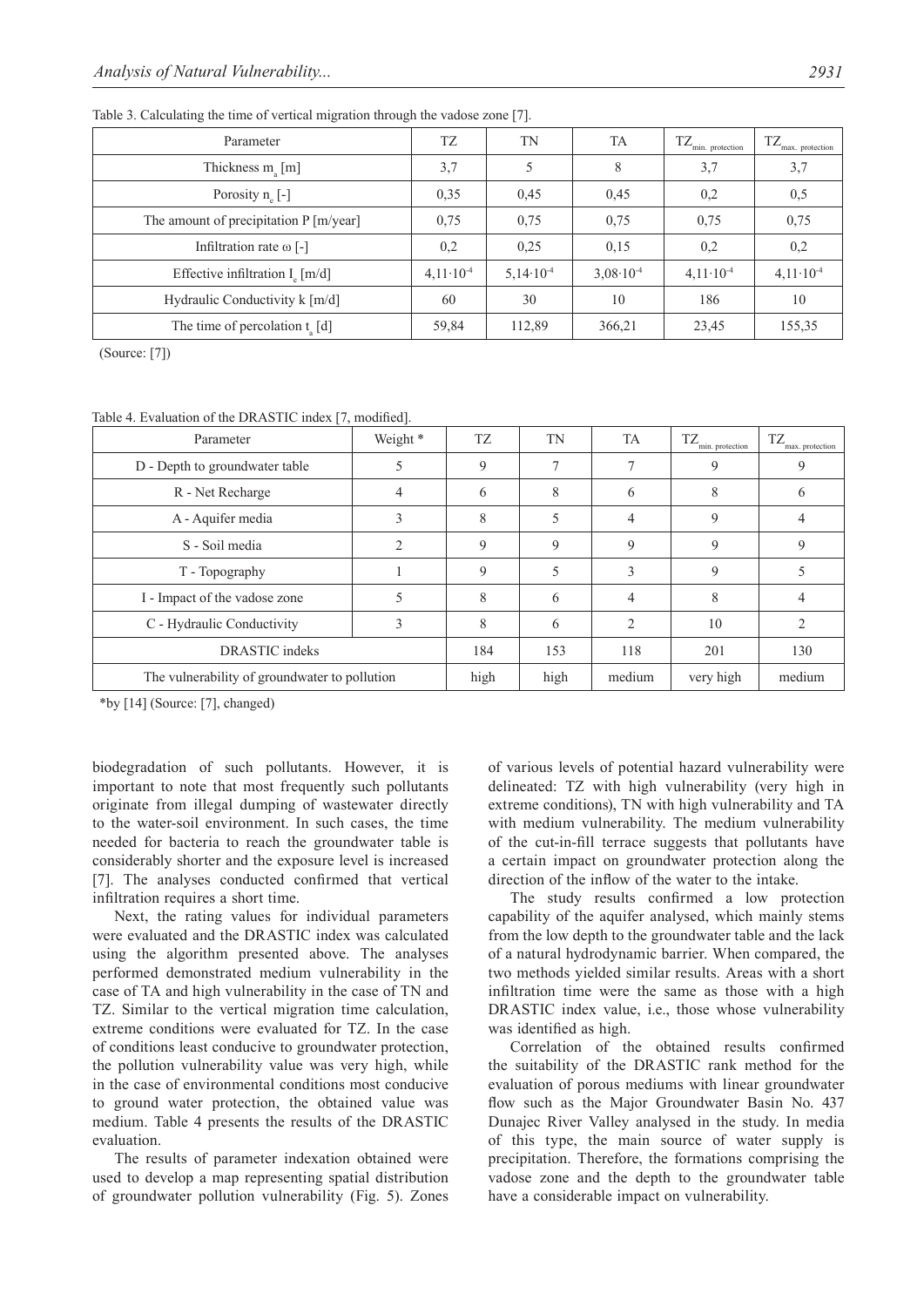

Fig. 5. Map of the susceptibility to polluting the water-bearing level [7, changed].

Results obtained in the analyses were compared with the current state of knowledge presented in Polish and international literature. The assessment of susceptibility of the water-soil environment based on the DRASTIC method is widely used, in particular in connection with GIS systems. Research using the indicated techniques was carried out, among others by Abdeslam et al. [21], for the assessment of groundwater environment exposure in the semi-arid regions of Mistas, Boukhadra and El-Aouinet. As a result of the assessment, a map of groundwater sensitivity was built. Testing the sensitivity of the aquifer using the DRASTIC model in the geographic information system (GIS) environment was also carried out by Colins and team [22] for the Kodaganar River basin (India) and Oluwapelumi O. Ojuri et al. [23] based on a case study for the Lagos region (Nigeria). The assessment of the sensitivity of groundwater in the Lagos area has shown that the DRASTIC model can be used to plan groundwater monitoring networks, especially for sensitive areas. The authors drew attention to the accuracy of the obtained results of the DRASTIC

assessment depending on the availability and accuracy of hydrogeological data from wells supplying drinking water. The assessment of the impact of the landfill exploitation (India) to groundwater based on the GIS spatial information system and the DRASTIC weighting method was conducted by Jaseela et al. [24]. During the analysis, the sensitivity of the aquifer was assessed, which was then verified by the results of chemical and bacteriological tests of the collected samples. The obtained results confirmed the correlation of high concentrations of dissolved substances and E. coli bacteria for zones with high susceptibility to pollution. Research carried out by Hosseini and Saremi [25], showed that results using the DRASTIC method are more accurate compared to the susceptibility assessment based on the GOD method.

#### **Conclusions**

The analyses conducted yielded the following conclusions: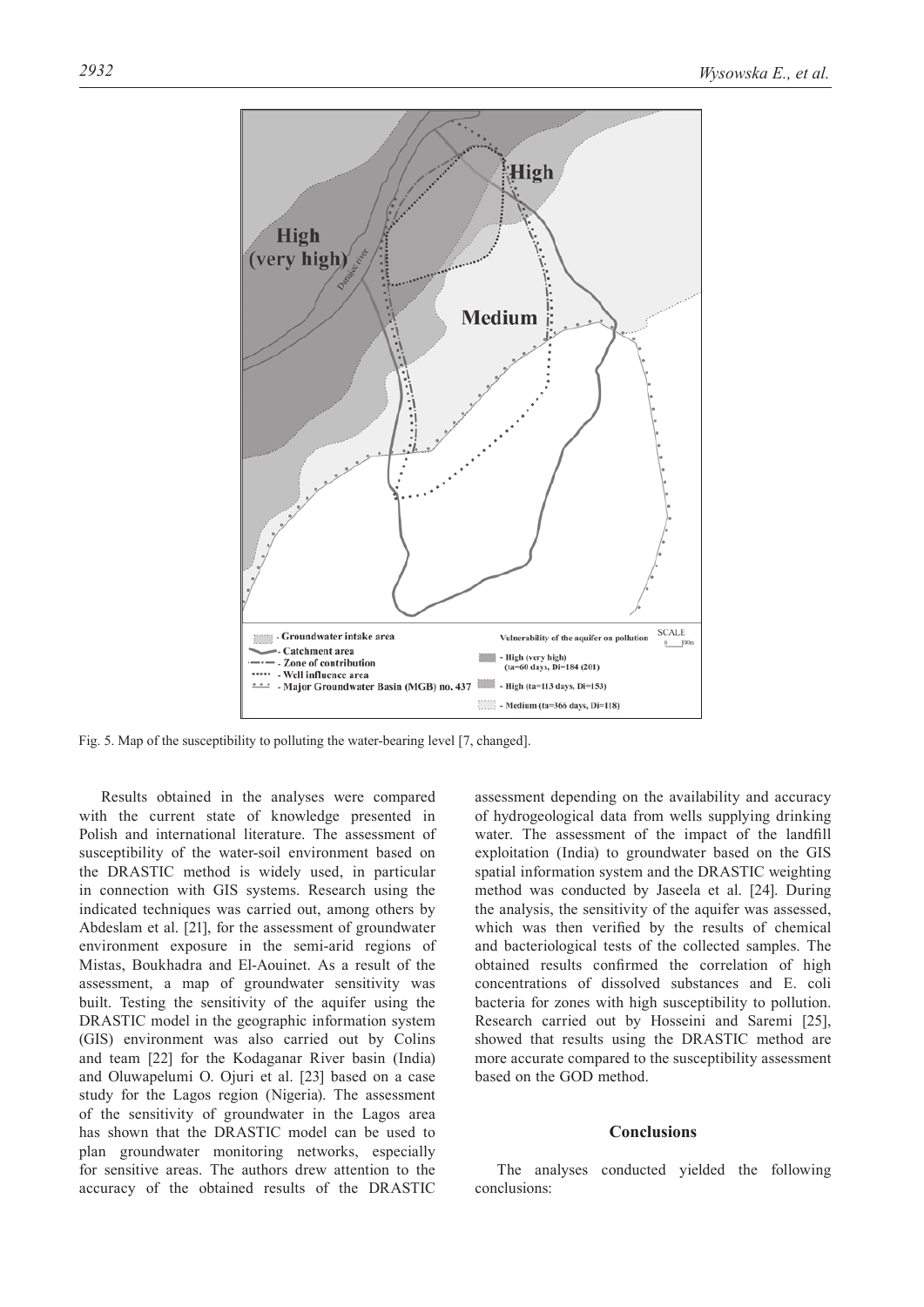- 1) Spatial variability of groundwater vulnerability to migration of pollutants from ground surface conforms to what was predicted.
- 2) Vulnerability of groundwater to pollution is greater the closer the studied area of the river basin is to the river valley. These values result directly from the features of geological and geomorphological structure of the terrain.
- 3) The quantity of highly permeable formations (river outwash) increases in the phreatic zone, which negatively affects the class of groundwater vulnerability to stress factors.
- 4) There exist mutual relations between the hydrogeological medium parameters analysed – time of vertical migration through the vadose zone and vulnerability to pollution.
- 5) In areas characterised by short vertical migration times, high potential hazard values were obtained.
- 6) The length of the vertical transport route (depth to the groundwater table) and the lithological characteristics of the formations in the vadose zone are the most important factors in the migration of potential stress factors.
- 7) There exists a correlation between the applied methods of vulnerability evaluation in a porous hydrogeological medium – the calculation of vertical infiltration time and the DRASTIC index.

The results of the analyses may be used in planning works aimed toward minimizing risk, especially for the purpose of water resources protection. Appropriate spatial planning supported by environmental analyses is the basis for correct and responsible management of water resources. Vulnerability evaluation may be useful in decision-making procedures when preparing an environmental impact assessment or while selecting locations for potential investment projects. This is particularly important in the case of areas with a high vulnerability level that require detailed environmental and health risk analyses. Regions with high vulnerability to anthropogenic impact should receive priority attention when considering protection of groundwater resources.

One of the benefits related to the use of the methods discussed is that the obtained results can be easily processed. However, when using these methods, it is important to take into consideration the characteristics of any given area, available sources of data and the prevailing hydrodynamic conditions. Changes in spatial distribution of the parameters related to a given medium often necessitate zoning of the study area.

It is important to note that the natural (intrinsic) vulnerability of groundwater is the reflection of natural properties of the water-bearing system. In order to evaluate its vulnerability to a specific type of anthropogenic impact (sources of pollution), it is recommended to perform a specific vulnerability evaluation that will take into consideration the behaviour and transformation of the polluting agent on its migration route.

The authors would like to highlight the importance of performing a thorough hydrogeological investigation of the area whose vulnerability is being verified. Without adequate analyses of natural environmental conditions it is impossible to obtain reliable results of vulnerability level evaluation. The stage of preparation and collecting hydrogeological data is the most timeconsuming and expensive part of the evaluation.

#### **Acknowledgements**

This research was financially support by the Polish Ministry of Science and Higher Education (grant No. 0033/DW/2018/02) and by AGH-UST (grant No. 16.16.140.315).

#### **Conflict of interest**

The authors declare no conflict of interest.

#### **References**

- 1. KICIŃSKA A. Chemical and mineral composition of fly ashes from home furnaces, and health and environmental risk related to their presence in the environment. Chemosphere, **215**, 574, doi: https://doi.org/10.1016/j. chemosphere.2018.10.061, **2019**.
- 2. KICIŃSKA A., BOŻĘCKI P. Metals and mineral phases of dusts collected in different urban parks of Krakow and their impact on the health of city residents. Environmental Geochemistry and Health, **40**, 473, doi:10.1007/s10653-017- 9934-5, **2018**.
- 3. PANASIEWICZ A. Environmental risk management as a tool to support a more environmentally friendly economy. Scientific work of the University of Economics in Wroclaw, **318**, 255, **2013** [In Polish].
- 4. KICIŃSKA A. Risk assessment of children's exposure to potentially harmful elements (PHE) in selected urban parks of the Silesian agglomeration. E3S Web of Conferences: 10 UNSP **00035**, doi: 10.1051/e3sconf/20161000035, **2016**.
- 5. DOWGIAŁŁO J., KLECZKOWSKI A.S., MACIOSZCZYK T., RÓŻKOWSKI A., [ed.], SZCZEPAŃSKI A., WITCZAK S., ROGÓŻ M., SADURSKI A., RÓŻKOWSKI A., KRAJEWSKI S., MACIOSZCZYK A., MACIOSZCZYK T., MAŁECKA D., BOCHEŃSKA T. Hydrogeological dictionary. Polish Geological Institute, Warszawa, Poland, pp. 150, **2002** [In Polish].
- 6. KICIŃSKA A. Assessment of the road traffic impact on accumulation of selected elements in soils developed on Krynica and Bystrica subunit (Magura Nappe, Polish Outer Carpathians). Carpathian Journal of Earth and Environmental Sciences, **11** (1), 245, **2016**.
- 7. NIKIEL G., HERMAŃSKA-NIKIEL D., WYSOWSKA E., STOBIECKI Z. Hydrogeological documentation establishing exploitation resources of a multi-hole groundwater intake in Stary Sącz. Archive of Sądeckie Wodociągi, Poland, **2015** [In Polish].
- 8. WIEWIÓRSKA I., KULIG M. Optimization of the infiltration pool irrigation system in the Water Treatment